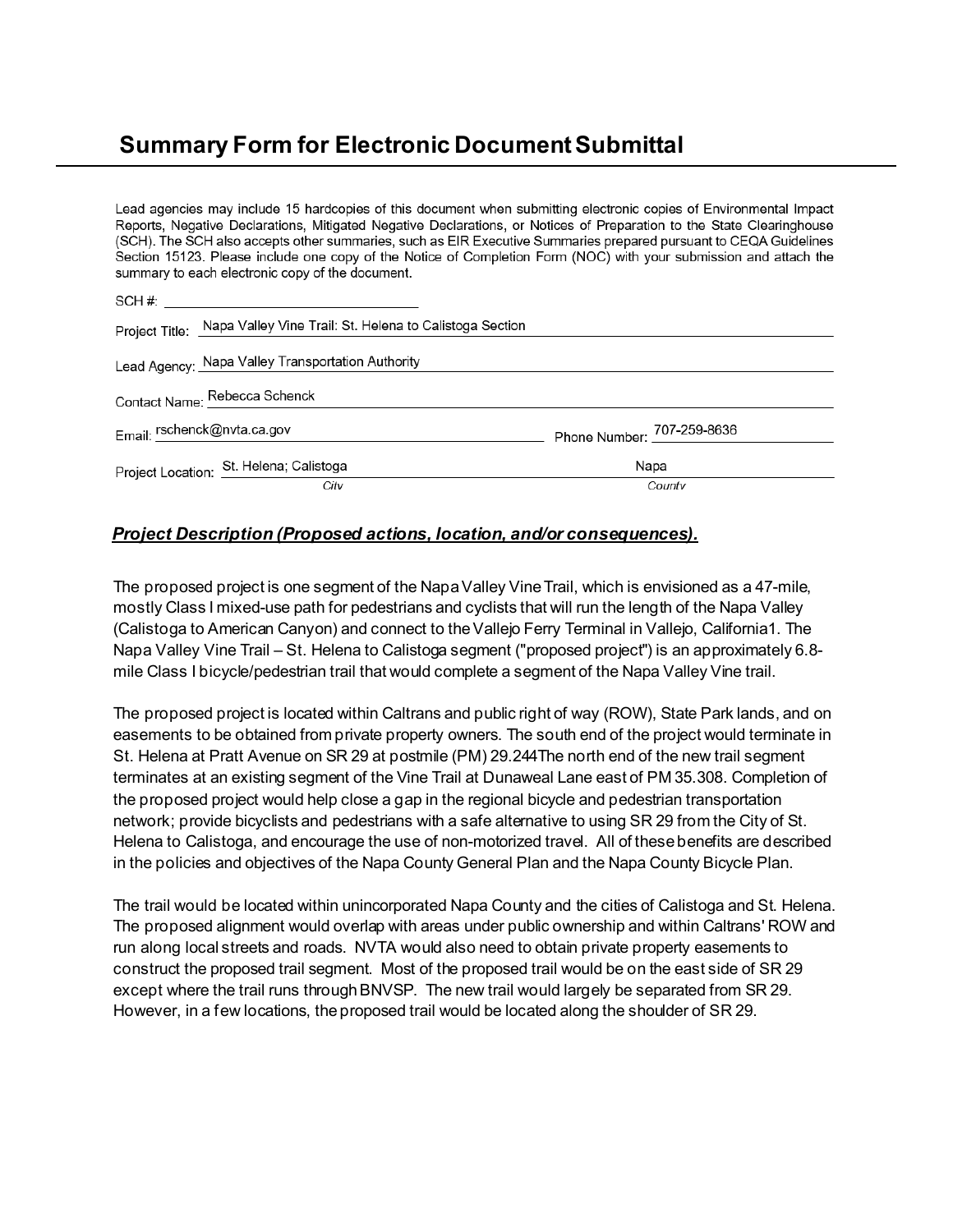## *Identify the project's significant or potentially significant effects and briefly describe any proposed mitigation measures that would reduce or avoid that effect.*

Based on the environmental checklist form completed for the proposed project and supporting environmental analysis, the project would have no impact or a less than significant impact on the following environmental issue areas: aesthetics, air quality, energy, greenhouse gas emissions, hydrology, land use, mineral resources, population and housing, public services, recreation, transportation, utilities and service systems, and wildfire. The proposed project's impacts on the following issue areas would be less than significant with the implementation of mitigation: agriculture, biological resources, cultural resources, geology and soils, hazards, noise, and tribal cultural resources. All impacts would be less than significant after mitigation. Below are the project mitigations.

MM AG-1: The project applicant shall procure a long-term preservation of one acre of existing farmland of equal or higher quality for each acre of state-designated Prime Farmland, Farmland of Statewide Importance and Unique Farmland that would be converted to non-agricultural uses. This protection may consist of the establishment of farmland easements or other similar mechanism. The farmland to be preserved shall be located within the County and the preservation of such farmland shall occur prior to the conversion of the subject lands.

MM BIO-1: Seasonal Work restrictions. The following seasonal work windows will be adhered to: Napa River - Construction of the bridge crossing would occur between April 15 to October 15, to occur in the dry season, outside of the fall run and spawning period for Chinook and steelhead, and outside the period where FYF and WPT are likely to disperse to upland areas. Tree removal that contains suitable nesting bat habitat – Removal must occur between March 15 to April 30 and Aug 15 to October 1, and as discussed further in MM BIO-12. All other tree removals - The MBTA limits vegetation clearing to the nonnesting season, from September 30 to January 31, to the extent possible. Vegetation removal work outside this window requires pre-construction nest clearance surveys by a biologist.

MM BIO-2: Worker Environmental Awareness Training. Before the construction activities begin, a qualified biologist will conduct an education program for all construction personnel. The training will include a description of special-status species, including federal and state listed species and associated habitats with potential to occur in the BSA; the occurrence of the species within the project impact area; an explanation of the status of these species and protection under the FESA and CESA; the measures to conserve listed species and their habitats as they relate to the work site; and boundaries within which construction may occur. A fact sheet conveying this information will be prepared and distributed to all construction crews. Upon completion of the program, personnel will sign a form stating that they attended the program and understand all the AMMs and implications of the FESA and CESA.

MM BIO-3: Environmentally Sensitive Area Fencing. Prior to the start of construction, specific project locations that are associated with listed species and sensitive habitats will be identified and designated as Environmentally Sensitive Areas (ESAs) using high-visibility orange fencing, flagging and signage, or silt fencing. These areas will be shown on project design plans or maps to be provided to construction personnel. A qualified biologist will conduct preconstruction surveys of these areas, including any temporary work areas that have potential for federal or state listed species to occur. Construction work areas include the active construction site and all areas providing support for the project including areas used for vehicle parking, equipment and material storage and staging, access roads, etc. Temporary work areas include the active construction site and all areas providing support for the project including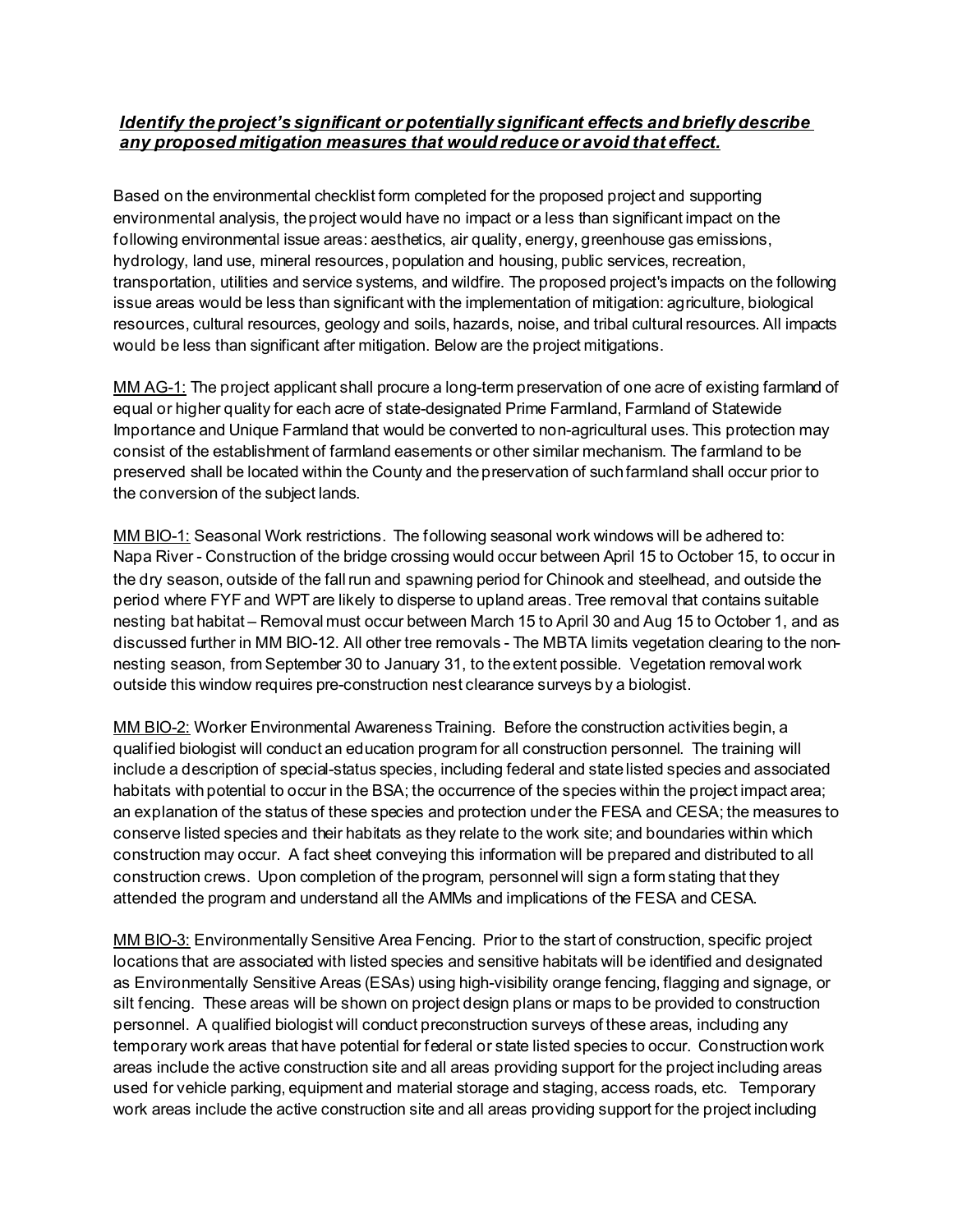areas used for vehicle parking, equipment and material storage and staging, access roads, etc. The ESA's will be monitored during active construction and the ESA fencing will remain in place throughout the duration of the project related construction activities to prevent the encroachment of construction equipment/personnel into sensitive areas. The bid package special provisions will clearly describe acceptable fencing material and prohibited construction-related activities, vehicle operation, material and equipment storage, and other surface-disturbing activities within ESAs. The final project plans would depict all locations where ESA fencing or flagging and signage would be installed. All hydrologic features within the BSA that have been identified as Waters of the State or Waters of the U.S. will be delineated as ESAs on project design plans and project-related activities, including water diversion, dredging, filling or grading would be prohibited. All equipment will be maintained such that there will be no leaks of automotive fluids such as gasoline, oils or solvents and a Spill Response Plan will be prepared.

MM BIO-4: Waters and Wetlands Protection. Features within the BSA that have been identified as Waters of the State or Waters of the U.S. will be delineated on project design plans and designated as ESAs to be avoided during construction, except where allowed per Clean Water Act 404 permit and 401 Water Quality Certification.

MM BIO-5:Avoidance of Entrapment. To prevent inadvertent entrapment of animals during construction, all excavated, steep-walled holes or trenches more than 1-ft deep will be covered at the close of each working day with plywood or other suitable material or provided with one or more escape ramps constructed of earth fill or wooden planks. Before such holes or trenches are filled, they must be thoroughly inspected for trapped animals. All replacement pipes, culverts, or similar structures stored in the project site overnight will be inspected before they are subsequently moved, capped and/or buried. If at any time a special status species is discovered, the Resident Engineer and Qualified biologist will be immediately informed. The animal will be allowed to move out of the area on its own volition or until the Qualified biologist notifies the Resident Engineer to resume work in the area.

MM BIO-6: Tree protection. Vegetation and tree removal would be required to construct the trail. Trees would be replanted within the project area at a ratio consistent with local tree protection requirements for trees removed within local agency jurisdiction, Caltrans requirements for trees removed within Caltrans ROW, and CDFW replanting requirements for trees removed within the riparian zone in CDFW's jurisdiction.

MM BIO-7:Biological Monitor. A CDFW and USFWS-approved biologist will be present during construction-related activities in sensitive habitats as required by conservation measures in a Biological Opinion, Lake and Streambed Alteration Agreement, or Clean Water Act Section 404 permit. If specialstatus species are discovered during construction activities, the agency-approved biologist, through the Resident Engineer, will halt all work within 50 feet of the discovery and contact the appropriate agency to determine how to proceed.

MM BIO-8: Restoration of Disturbed Areas. All slopes or unpaved areas temporarily disturbed by the construction activities will be reseeded with native grasses and shrubs to stabilize and prevent erosion. The temporarily disturbed areas will be restored to pre-construction conditions to the maximum extent practicable. Where disturbance includes tree removal, native species will be replanted at ratios as described above.

MM BIO-9: Storm Water Pollution Prevention Plan. NVTA would be required to prepare and a SWPPP in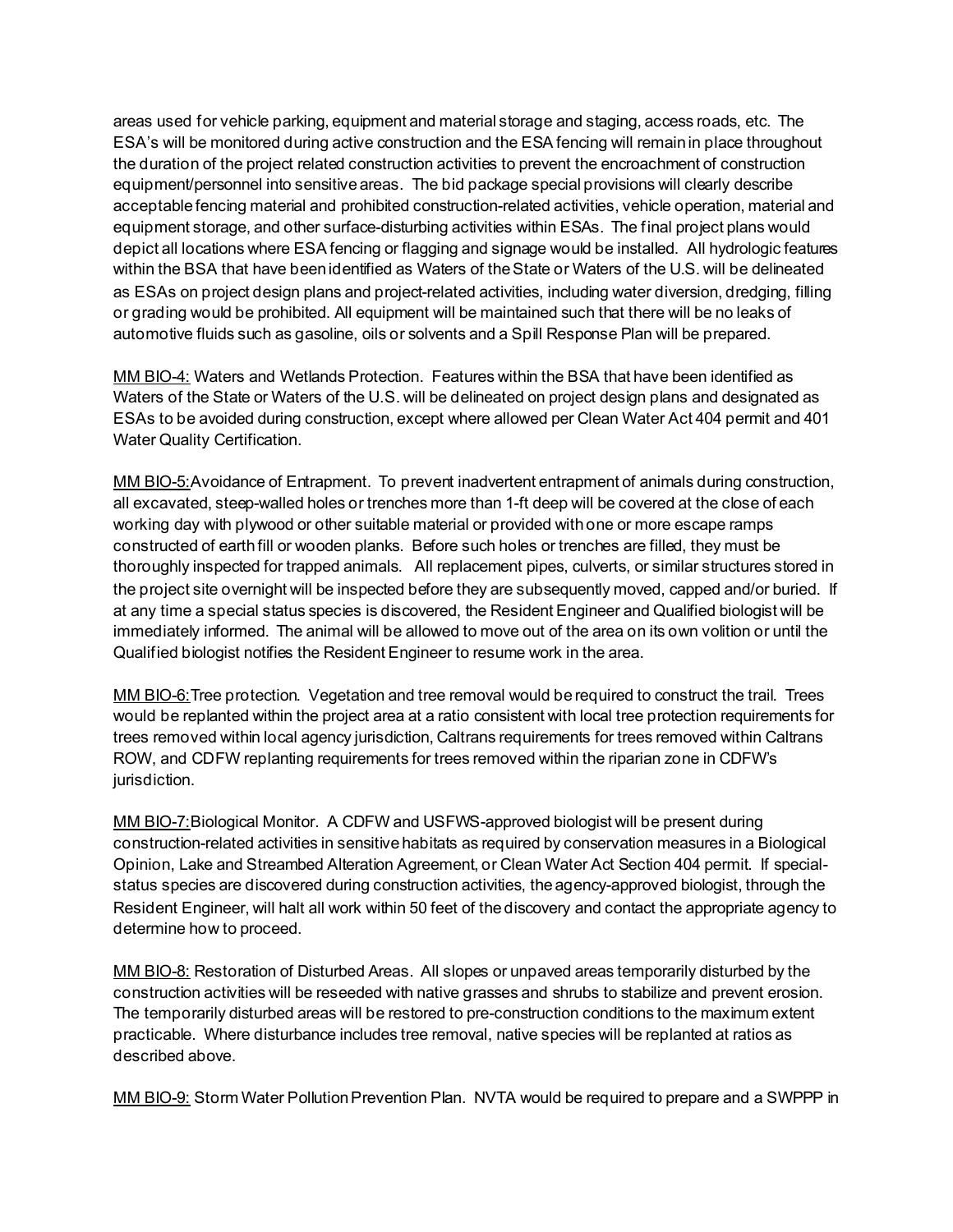accordance with to Section 402 of the CWA and Caltrans' Construction General Permit (Order 2009-009- DWQ). The SWPPP shall incorporate best management practices (BMPs) to control sedimentation and runoff and address water quality on site. Protective measures would include the following:

- No discharge of pollutants from vehicle and equipment cleaning into any storm drains or watercourses.
- Vehicle and equipment fueling and maintenance operations must be located away from watercourses, except at established commercial gas stations or established vehicle maintenance facility or staging areas with BMPs installed and maintained.
- Concrete wastes would be collected in washouts and water from curing operations would be collected and disposed of properly. Neither will be allowed into watercourses.
- Spill containment kits will always be maintained onsite at all times during construction operations.
- Dust control measures will include a speed limit of 20 miles per hour in unpaved portions of the project, use of water trucks and organic tackifiers to control dust in disturbed areas, covering temporary access road entrances and exits with rock (rocking) or comparable stabilization techniques, and covering of temporary stockpiles when weather conditions require.
- All food and food-related trash items will be enclosed in sealed trash containers and removed completely from the site at the end of each day

MM BIO-10: Species Specific Protections. To the extent practicable, in areas where WPT and FYF may occur, construction will be restricted to April 15 to October 15, when these species are least likely to disperse into upland habitat during dry hotter weather. Wildlife Exclusion Fencing (WEF). Prior to the start of construction, specific areas that may be in proximity of or adjacent to WPT and FYF habitat and may require exclusion fencing will be identified by a CDFW-approved biologist and shown on the project design plans. The installation of the fencing will be directed by the qualified biologist and the Resident Engineer based on habitat suitability. The bid solicitation package special provisions will clearly describe acceptable fencing material and proper WEF installation and maintenance. The WEF will remain in place while construction activities are ongoing in the suitable habitat area and will be regularly inspected and maintained. The WEF will be completely removed upon completion of project-related activities within these areas and the areas returned to pre-construction condition. To prevent WPT and FYF from becoming entangled or trapped in erosion control materials, plastic mono-filament netting (i.e., erosion control matting) or similar material will not be used within the project site. Acceptable substitutes include coconut coir matting or tackified hydroseeding compounds. Preconstruction surveys will be conducted by a CDFW-approved biologist immediately prior to the initiation of initial ground disturbing activities (e.g., site mobilization, vegetation removal, and grading) within or adjacent to suitable WPT or FYF habitat. Visual encounter surveys will be conducted within areas subject to ground disturbing activities. All suitable aquatic and upland habitats, including refugia habitat such as under shrubs, downed logs, small woody debris, burrows, etc., will be thoroughly inspected. If WPT or FYF are observed during preconstruction surveys or during the course of active construction, all construction activities within 50 ft of the animals will be stopped until the CDFW-approved biologist may determine that project activities can be resumed without harming or injuring the animal(s).

MM BIO-11: Pre-Construction Nesting Surveys. Grading or removal of nesting trees should be conducted from September 30 to January 31 to avoid the nesting bird and raptor season. If grading between September 30 and January 31 is infeasible and groundbreaking must occur within the nesting season, a pre-construction nesting bird survey of the grasslands and adjacent trees shall be performed by a qualified biologist within 7 days of groundbreaking. If no nesting birds are observed no further action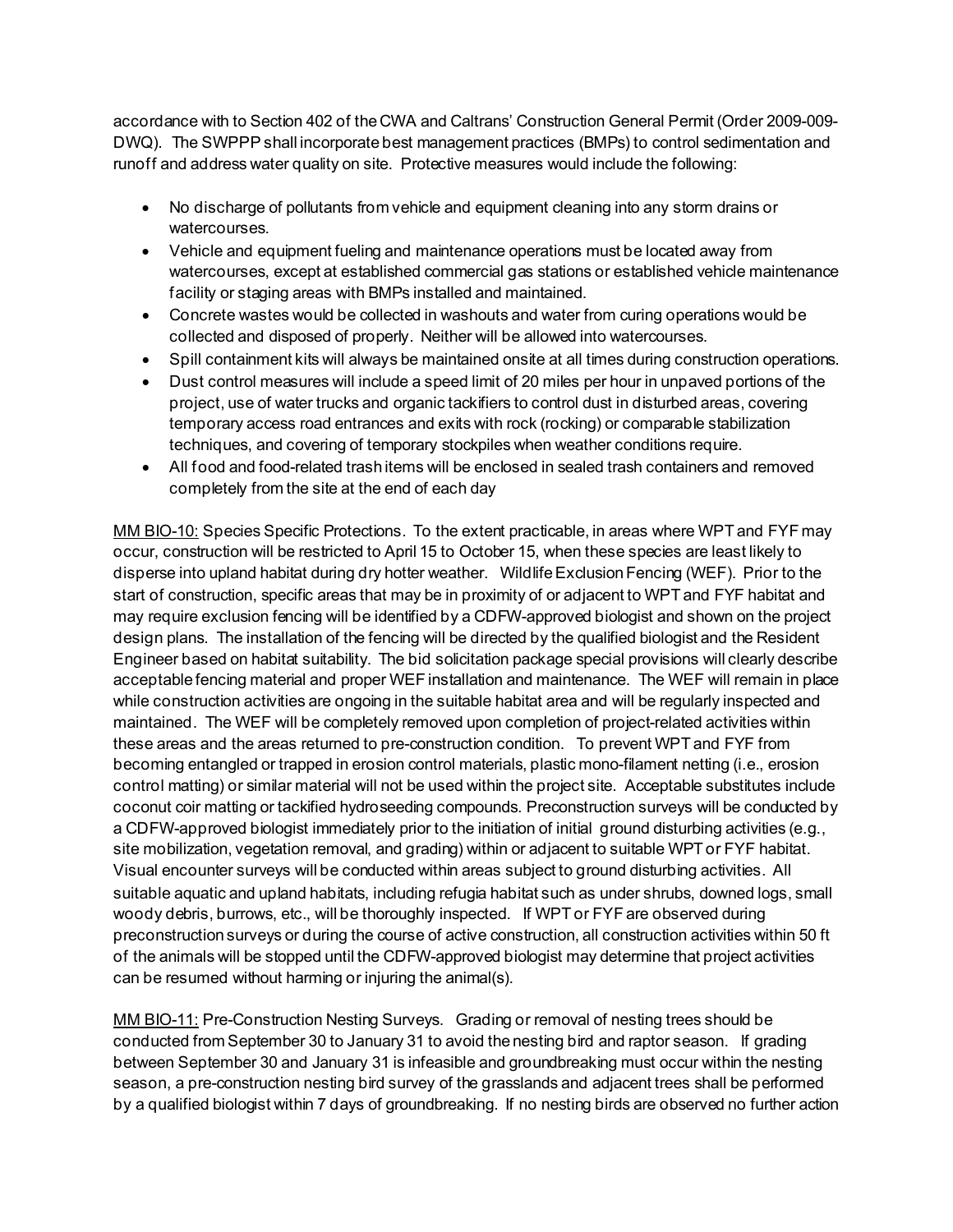is required and grading shall occur within one week of the survey to prevent "take" of individual birds that could begin nesting after the survey. If active bird nests are observed during the pre-construction survey, a disturbance-free buffer zone shall be established around the nest tree(s) until the young have fledged, as determined by a qualified biologist. The radius of the required buffer zone can vary depending on the species, (i.e., 300 feet for raptors), determined by a qualified biologist in consultation with CDFW. To delineate the buffer zone around a nesting tree, orange construction fencing shall be placed at the specified radius from the base of the tree within which no machinery or workers shall intrude. After the fencing is in place there would be no restrictions on grading or construction activities outside the prescribed buffer zones.

MM BIO-12: Roosting Bat Protection. A daytime bat habitat assessment should be conducted by a qualified bat biologist at least one year in advance of construction to evaluate the suitability of habitat in the existing Napa River bridge and in the trees to be removed. If no individual bats, bat habitat that may support bats or evidence of bats are present during the day, no further action is required. If individual bats, bat habitat that may support bats or evidence of bats are present, additional timing efforts would be required. To prevent disturbance to daytime roosting bats, if present, construction will occur outside the maternity season and winter torpor season. If no daytime habitat is present, as determined by the bat habitat assessment, then no seasonal limitations will apply to construction of the bridge over Napa River. For trees which would be impacted by the project and contain roosting bat habitat, tree removal would adhere to seasonal limits and follow a two-step process. Tree removal must only occur during seasonal periods of bat activity, between March 15 (or after evening temperatures rise above 45°F and/or rainfall and/or no more than 0.5 inches of rainfall within 24 hours occurs), and April 30, prior to parturition of pups. Tree removal can also occur between August 15 and about October 1 (or before evening temperatures fall below 45°F and/or more than 0.5 inches of rainfall within 24 hours occurs). Tree removal shall be conducted under the supervision of a qualified bat biologist using a two-step process conducted over two consecutive days (e.g., Tuesday and Wednesday, or Thursday and Friday). With this method, small branches and small limbs not containing cavity, crevice or exfoliating bark habitat are removed with chainsaws or other similar tools On Day 2, the remainder of the tree is removed. The disturbance caused by chainsaw noise and vibration, coupled with the physical alteration, has the effect of causing bats to abandon the roost tree after nightly emergence for foraging. Removing the tree the next day prevents re-habituation and re-occupation of the altered tree. Non-habitat trees and all other vegetation proposed for removal further than 25 feet from identified habitat trees may be removed immediately, using any suitable means that does not cause damage to the roosting tree.

MM CUL-1: Prior to initiating ground disturbing activities within the project area, construction personnel should be alerted to the possibility of encountering buried prehistoric or historic period cultural remains. Personnel should be advised that upon discovery of buried archaeological deposits, work in the immediate vicinity of the find should cease and a qualified archaeologist should be contacted immediately. Once the find has been identified, plans for the treatment, evaluation, and mitigation of impacts to the find shall be developed if it is found to be eligible for the National Register of Historic Places or the California Register of Historical Resources.

MM CUL-2 : Archaeological resources unearthed by project construction activities shall be evaluated by a qualified archaeologist and Native American monitor. If the resources are Native American in origin, the tribe shall coordinate with the jurisdiction regarding treatment of these resources. The treatment plan established for the resources shall be in accordance with CEQA Guidelines Section 15064.5(f) for historical resources and PRC Section 21083.2(b) for unique archaeological resources. Preservation in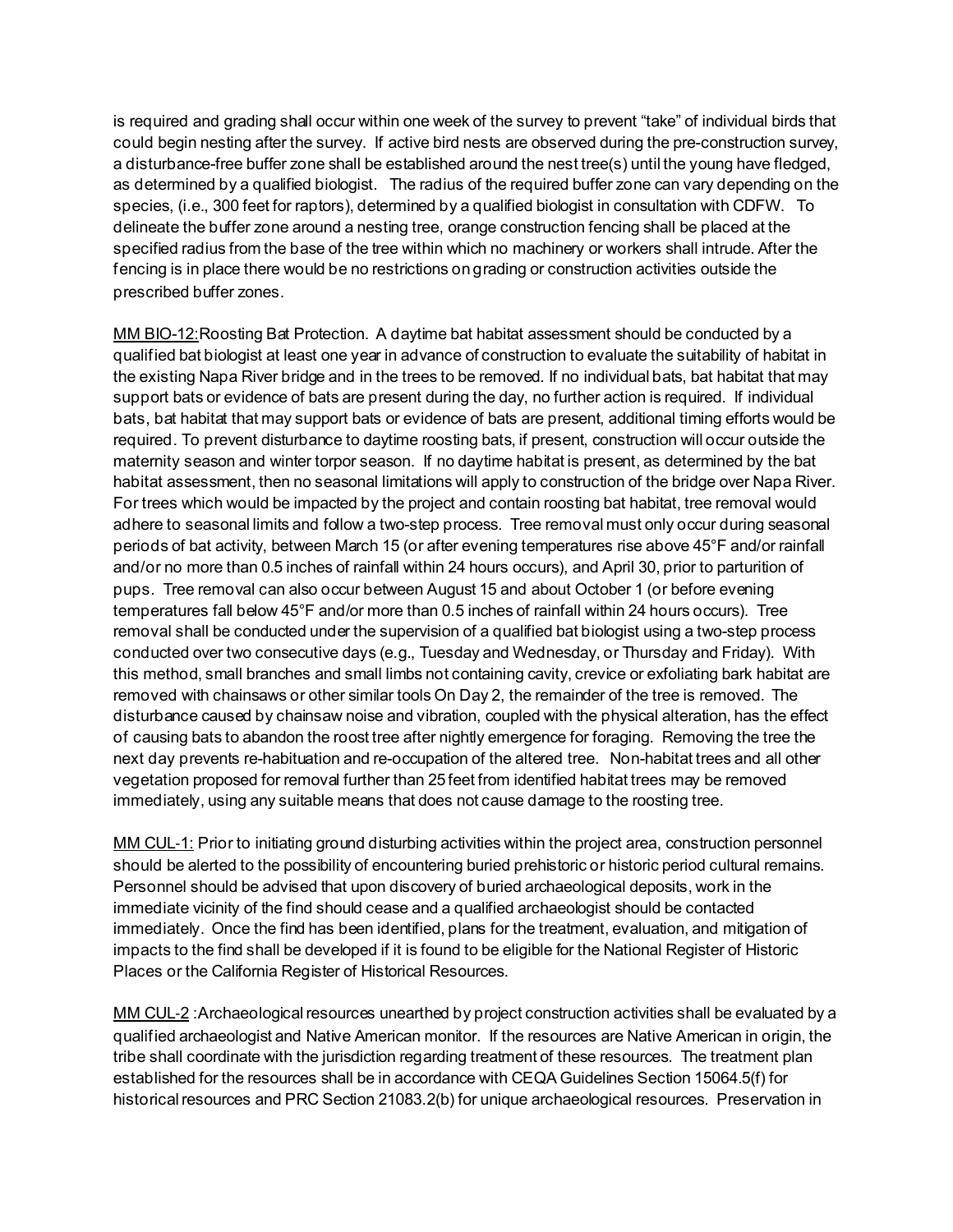place (i.e., avoidance) shall be the preferred manner of treatment. If preservation in place is not feasible, treatment may include implementation of archaeological data recovery excavations to remove the resource along with subsequent laboratory processing and analysis; provided no data recovery will be permitted to tribal cultural resources without prior consultation and consent of the Middletown.

MM CUL-3 :California Health and Safety Code Section 7050.5, State CEQA Guidelines Section 15064.5, and PRC Section 5097.98 mandate the process to be followed in the event of an accidental discovery of any human remains in a location other than a dedicated cemetery. California Health and Safety Code Section 7050.5 requires that in the event that human remains are discovered, disturbance of the site shall be halted until the coroner has investigated the circumstances, manner and cause of death, and the recommendations concerning the treatment and disposition of the human remains have been made to the person responsible for the excavation, or to his or her authorized representative, in the manner provided in PRC Section 5097.98. If the coroner determines that the remains are not subject to his or her authority and if the coroner recognizes or has reason to believe the human remains to be those of a Native American, he or she shall contact, by telephone within 24 hours, the Native American Heritage Commission.

MM GEO-1: If buried paleontological materials are encountered during construction, it is Caltrans' policy that work stop in that area until a qualified paleontologist can evaluate the nature and significance of the find and excavation activities within a 100-foot radius of the find shall be temporarily halted or diverted. The certified paleontologist shall document any discoveries as needed in accordance with the Society of Vertebrate Paleontology standards and assess the significance of the find under the criteria set forth in CEQA Guidelines Section 15064.5. The paleontologist shall notify the NVTA to determine procedures that would be followed before construction activities are allowed to resume at the location of the find. If the NVTA determines that avoidance is not feasible, the paleontologist shall prepare an excavation plan for mitigating the effect of construction activities on the discovery.

MM HAZ – 1: Prior to construction, a Phase II Site Assessment shall be performed to further investigate hazardous material of concern. The Phase II Site Assessment shall be conducted by a California Professional Geologist and/or a California Professional Civil Engineer with experience in contaminated site investigation. General areas and contaminants of concern to be included in the Phase II Site Assessment include:

- Soil Investigation. Soil samples shall be collected prior to construction. Soil analytical results shall be screened against the Regional Water Quality Control Board's (2013) Environmental Screening Levels (ESLs) to determine appropriate actions to ensure the protection of construction workers and shall also be screened against hazardous waste thresholds, including total lead, to determine soil management options.
- Hazardous Materials Management and Disposal. Based on the findings of the Phase II Site Assessment, special soil and groundwater management and disposal procedures for hazardous materials may need to be implemented. Specialized construction worker health and safety measures during construction may also need to be implemented. Recommendations for any special management and disposal procedures should be included in the Phase II Site Assessment.

MM NOI-1: The following multipart measure shall be implemented to reduce construction noise impacts to a less-than-significant level: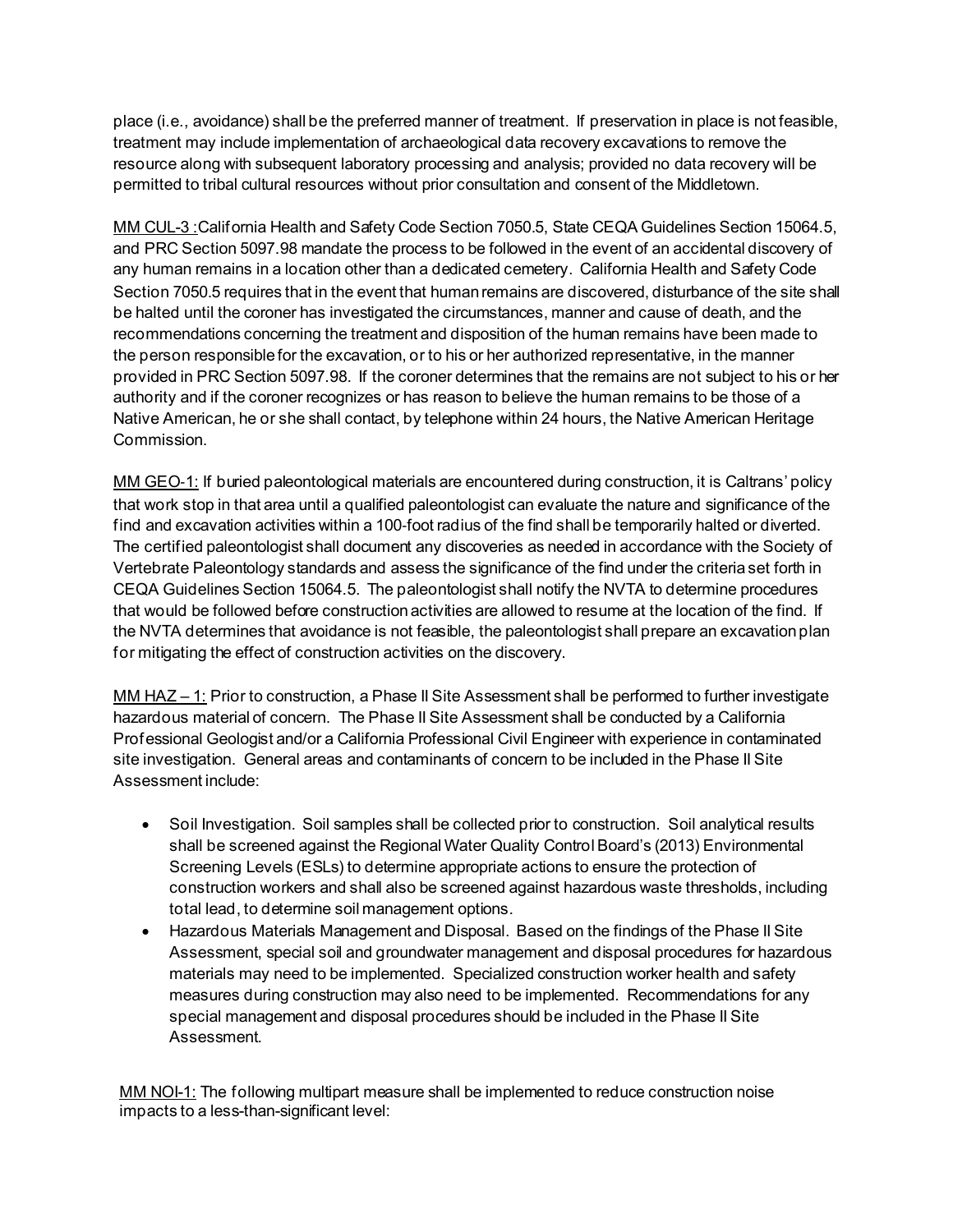- All equipment shall have sound-control devices that are no less effective than those provided on the original equipment. No equipment shall have unmuffled exhaust.
- All equipment shall be properly maintained and operated.
- The contractor shall implement appropriate additional measures to reduce noise when adjacent to receptor locations including but not limited to, changing the location of stationary construction equipment, using temporary noise barriers, and placing noise blankets around pile drivers.
- Within 14 days of starting construction, the contractor shall notify adjacent residents in advance of construction of the work hours and scheduled work.
- The construction contractor's specifications shall stipulate that noise-generating construction activities not be allowed between the hours of 7:00 p.m. and 7:00 a.m. daily for unincorporated Napa County or City of Calistoga or at any time on Sunday or a legal holiday except when permitted by the governing Planning Director for an extreme situation. For the City of St. Helena, construction activities shall not be allowed between 5:00 p.m. and 8:00 a.m. Monday through Saturday. Although the delivery of materials/equipment, and cleaning and servicing machines/equipment is allowed between 7:00 a.m. and 6:00 p.m.
- A Noise Control Plan shall be required of the construction contractor. The Plan would describe abatement measures to be utilized to comply with the noise regulations. The Plan shall also include a noise monitoring program to be implemented by the construction contractor. Special attention shall be given to minimizing noise effects near sensitive receptors.

MM TCR-1: Prior to initial ground disturbance, NVTA shall, in consultation with Tribal Contacts, approve a Tribal Cultural Advisor. The Tribal Cultural Advisor will collaborate with project applicants to develop a monitoring plan for project-related ground disturbing activities. Tribal monitoring shall be conducted by qualified tribal monitor(s) approved by NVTA in consultation with Tribe Contacts. This individual(s) shall have experience with identification, collection and treatment of tribal cultural resources of value to the Tribe. The project applicant shall coordinate with Tribal Contacts, at least 45 days prior to commencing project-related ground disturbing activities to address specific notification, protection, treatment, care and handling of any discovered tribal cultural resources.

Monitoring Frequency/Duration. All ground disturbing activities shall be monitored on a full-time basis by qualified tribal monitor(s) approved by NVTA, in consultation with the Tribe Contacts and supervised by the project Tribal Cultural Advisor. Duration and timing of monitoring will be determined by the project Tribal Cultural Advisor. Once ground disturbing activities are completed, the on-site tribal monitoring shall end monitoring activities or recommend that tribal monitoring be reduced to periodic spot-checking, if warranted. Tribal monitoring would be reinstated in the event of any new or unforeseen ground disturbances or discoveries.

MM TCR-2: Project-related ground disturbing activities are defined as soils testing requiring excavation, installation of concrete pilings, mechanical brush removal, rescrapes, pot-holing or auguring, boring, grading, trenching, foundation excavation, and any other activities requiring ground disturbance involving the moving of dirt or rocks with heavy equipment or hand tools within the project area.

MM TCR-3: Prior to initiation of ground disturbing activities, the applicant shall ensure that all on-site project personnel shall receive adequate cultural resource sensitivity training through the project's Worker Environmental Awareness Program (WEAP). This training shall be developed in